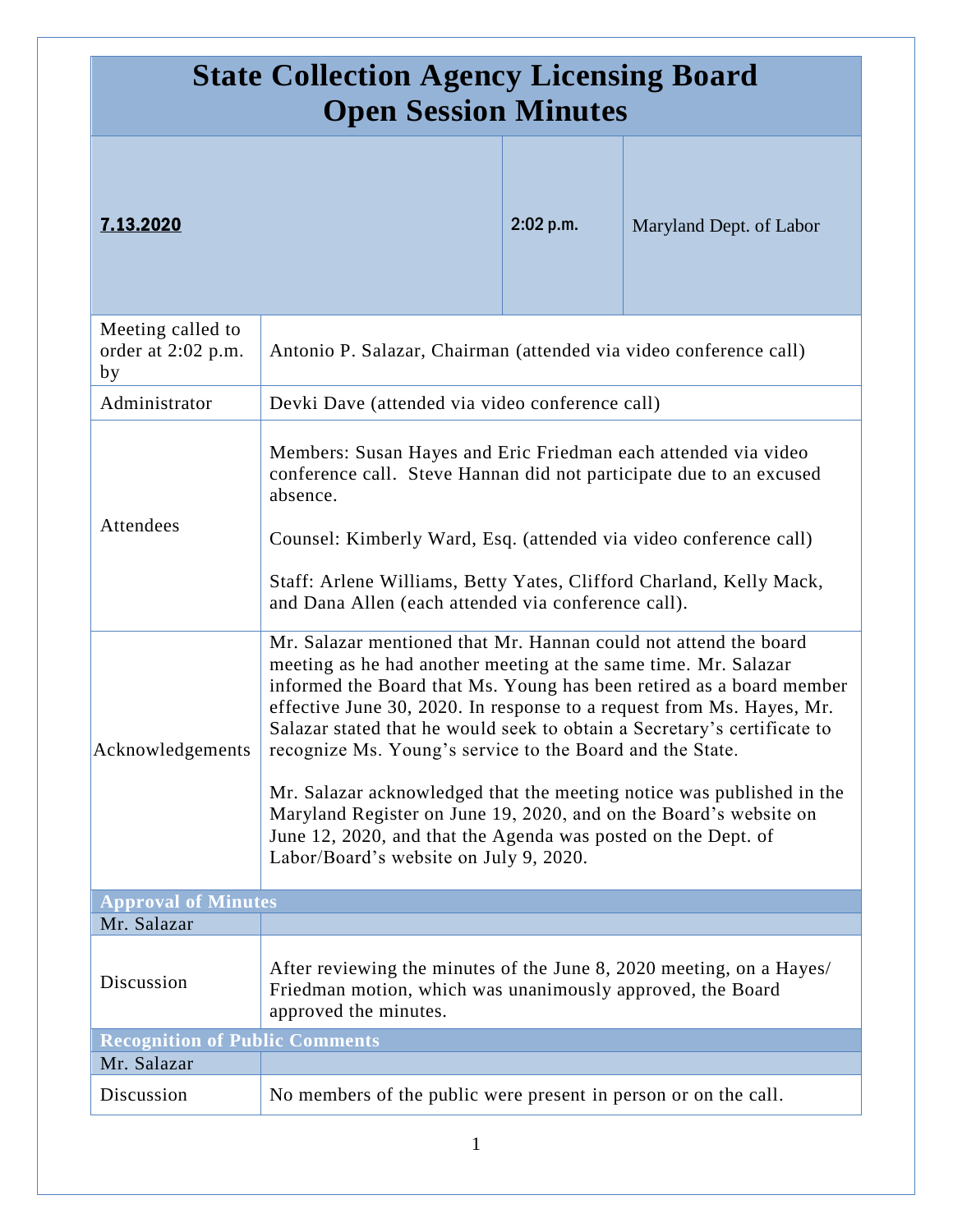## **1. Non-Depository Licensing Unit Report**

## Ms. Williams

| Discussion | Ms. Yates presented the Non-Depository Licensing Unit's report. Ms.<br>Yates advised the Board that each entity's application and supporting<br>materials for licensure had been reviewed and found to have satisfied<br>the licensing qualifications as set forth in Ms. Yates' Memo. Ms. Yates<br>recommended that the Board issue collection agency licenses to the<br>following entities: Holiday Inn Club Vacations Incorporated, Lentegrity,<br>LLC, Fidelity Capital Holdings, Inc., Red Target LLC, MetaCorp LLC,<br>EdAid Limited WP&M Real Estate Group, LLC dba WPM Real Estate<br>Management, D&R Group, Inc., TCMG Management, Inc., Arcon Credit<br>Solutions LLC, HS Financial Group, LLC (branch), and Sitel ARM Corp,<br>Inc. (branch). |  |
|------------|----------------------------------------------------------------------------------------------------------------------------------------------------------------------------------------------------------------------------------------------------------------------------------------------------------------------------------------------------------------------------------------------------------------------------------------------------------------------------------------------------------------------------------------------------------------------------------------------------------------------------------------------------------------------------------------------------------------------------------------------------------|--|
|            | On a Hayes/Friedman motion, which was unanimously approved, the<br>Board voted to issue licenses to all recommended applicants.                                                                                                                                                                                                                                                                                                                                                                                                                                                                                                                                                                                                                          |  |
|            | Ms. Yates also informed the Board that there were six change in control<br>requests: Freedom Financial Asset Management, LLC, Orion Portfolio<br>Purchasing, LLC, Ceteris Asset Solutions, LLC, Global Credit and Collection<br>Corporation, Collection Bureau of America, LTD, and McCarthy, Burgess &<br>Wolff, Inc.                                                                                                                                                                                                                                                                                                                                                                                                                                   |  |
|            | Ms. Hayes questioned whether the Non-Depository Licensing Unit keeps a<br>record of surrendered collection agency licensees as she wanted to see how<br>the collection agency businesses are doing during the Covid-19 period.<br>Ms. Williams responded that her staff have started collecting the list of<br>entities who surrendered their licenses and while they do not yet track the<br>reasons for the surrenders or license withdrawals, they have started to do so.                                                                                                                                                                                                                                                                             |  |
|            | Mr. Salazar advised that in Fiscal Year 2020, ending June 30, 2020, there had<br>been 184 voluntary license surrenders/withdrawals of which 94 had occurred<br>in calendar year 2020. Mr. Salazar also concurred with Ms. Hayes'<br>expectation that going forward, the Non-Depository Licensing Unit's report<br>will include information about entities that have surrendered their licenses.                                                                                                                                                                                                                                                                                                                                                          |  |